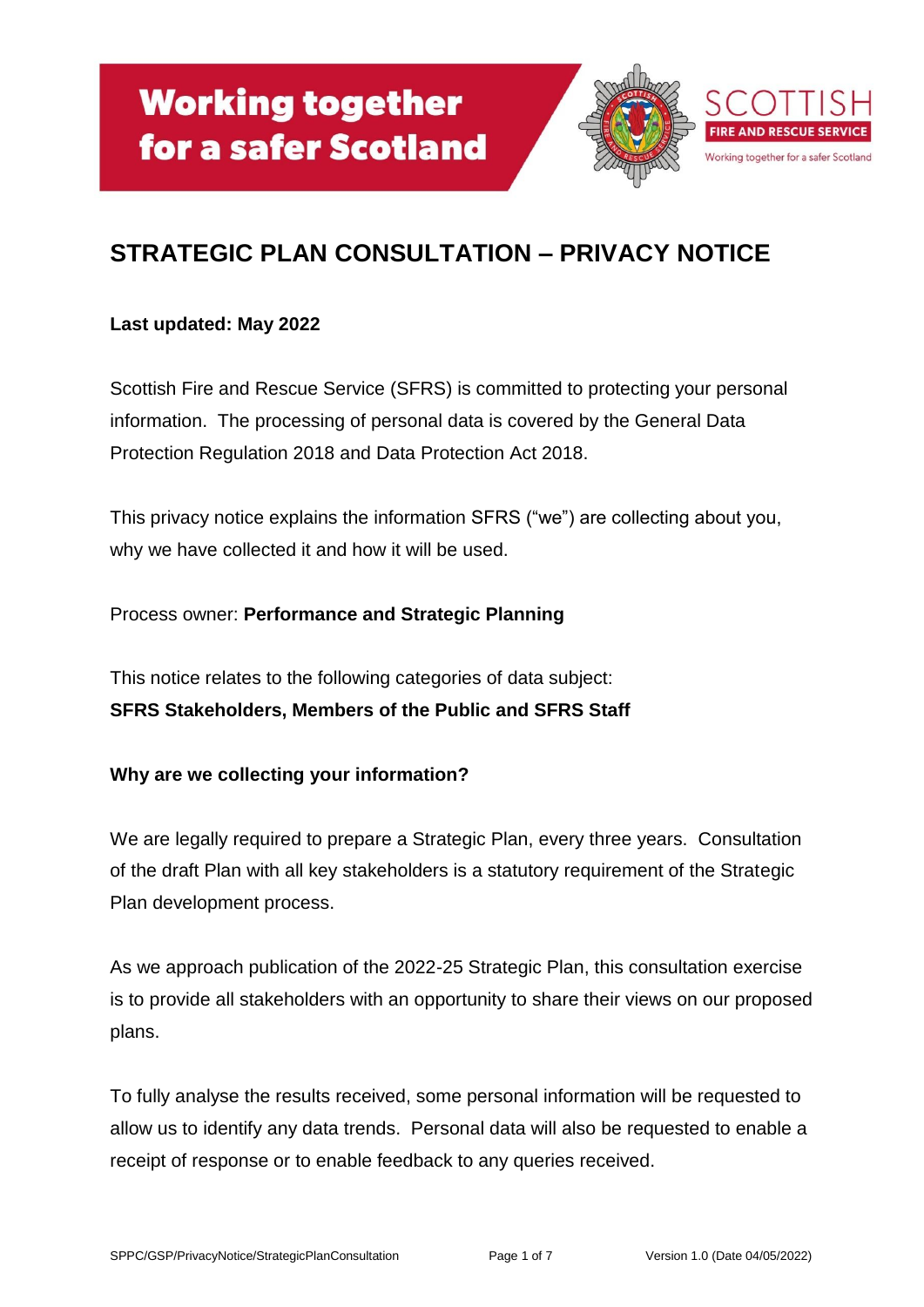In order to gauge your views, a nine-week public consultation will be launched.

You will be able to submit your views via an online questionnaire.

The questionnaire will be downloadable. Hard copies will be returned by you directly to the Planning and Performance Team to ensure confidentiality.

By contributing to this consultation, you are giving express permission for your comments to be published; however, any such comments will be published anonymously.

You will be given the opportunity to comment on how we have conducted this consultation exercise. This will provide us with your views on what worked well and what could be improved to help inform future exercises.

We are subject to the provisions of the Freedom of Information (Scotland) Act 2002 and, therefore, we must consider any request made to it under the Act for information relating to responses made to this consultation.

#### **How we collect the information about you?**

We collect the information directly from you when you complete the questionnaire, either via Citizen Space or on the downloadable paper format which will be input into Citizen Space. Any paper format will be destroyed once input into Citizen Space.

# **What happens if I do not want my information collected?**

The provision of certain categories of personal data is optional.

You can still share your views, it may mean that we will be limited in the scope of any detailed analytical reports that are produced. It may also mean we will not be able to acknowledge receipt of your response or to follow up on any queries you may have.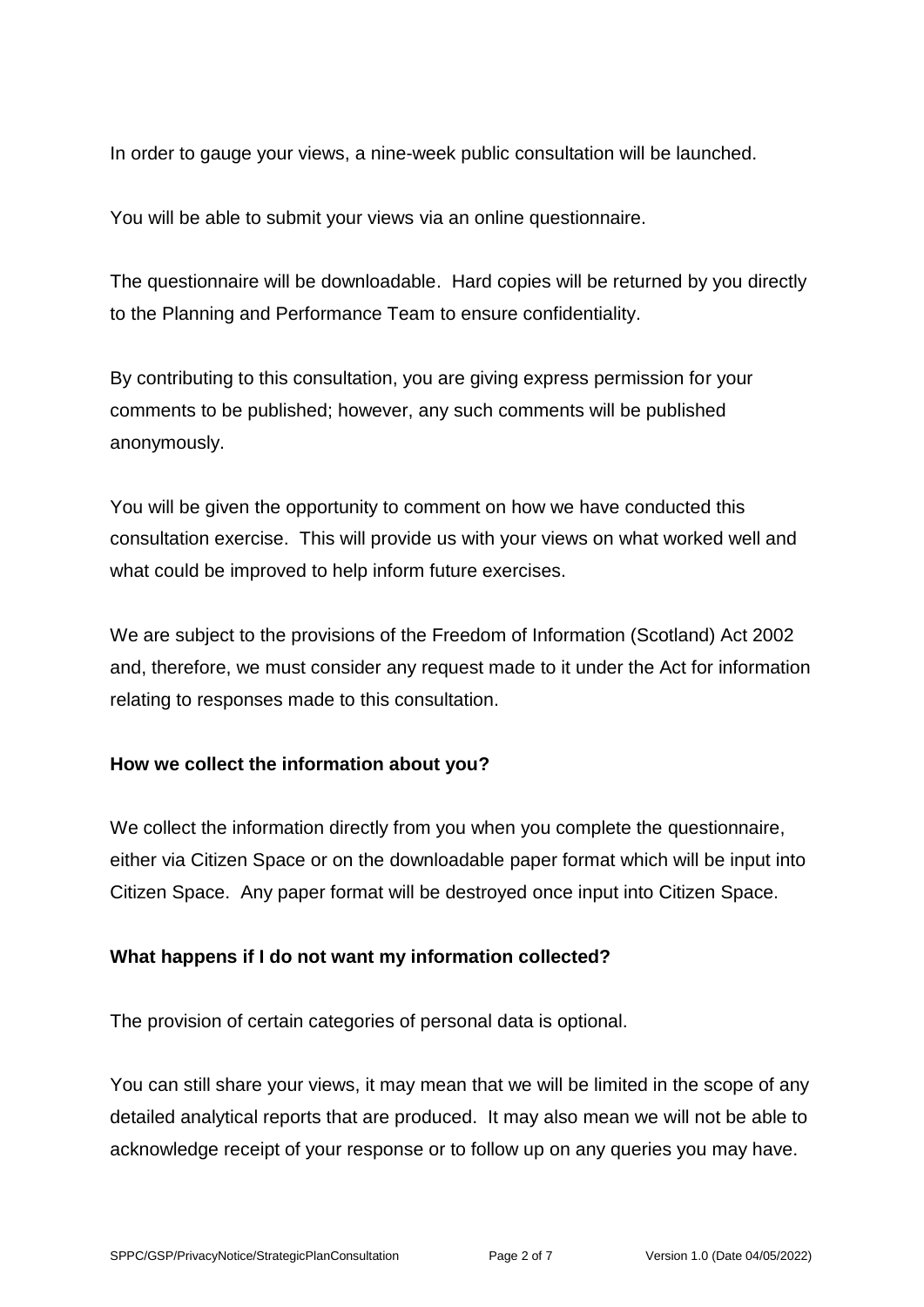# **What information is being collected by us?**

# **Categories of personal data:**

- Name (Optional);
- Email address (Optional);
- Organisation, group or team name;
- First part of postcode, e.g. DD11, G12;
- Local authority area;
- IP address (system generated);
- Unique response identifier (system generated).

# **Special categories of personal data (Optional):**

- Age;
- Gender / gender identity;
- Caring responsibilities
- Care experienced
- Disability;
- Ethnicity;
- Sexual Orientation;
- Religion or belief.

# **Legal basis for the processing**

Before we process your data, we need a legal basis for doing so. In this case, the basis for processing your personal data is consent. This allows us to determine if our plans are reflective of your expectations so that services can be provided appropriate to your needs.

SFRS employees are asked to identify themselves as employees to enable the collation of staff specific issues, so that action can be taken as appropriate.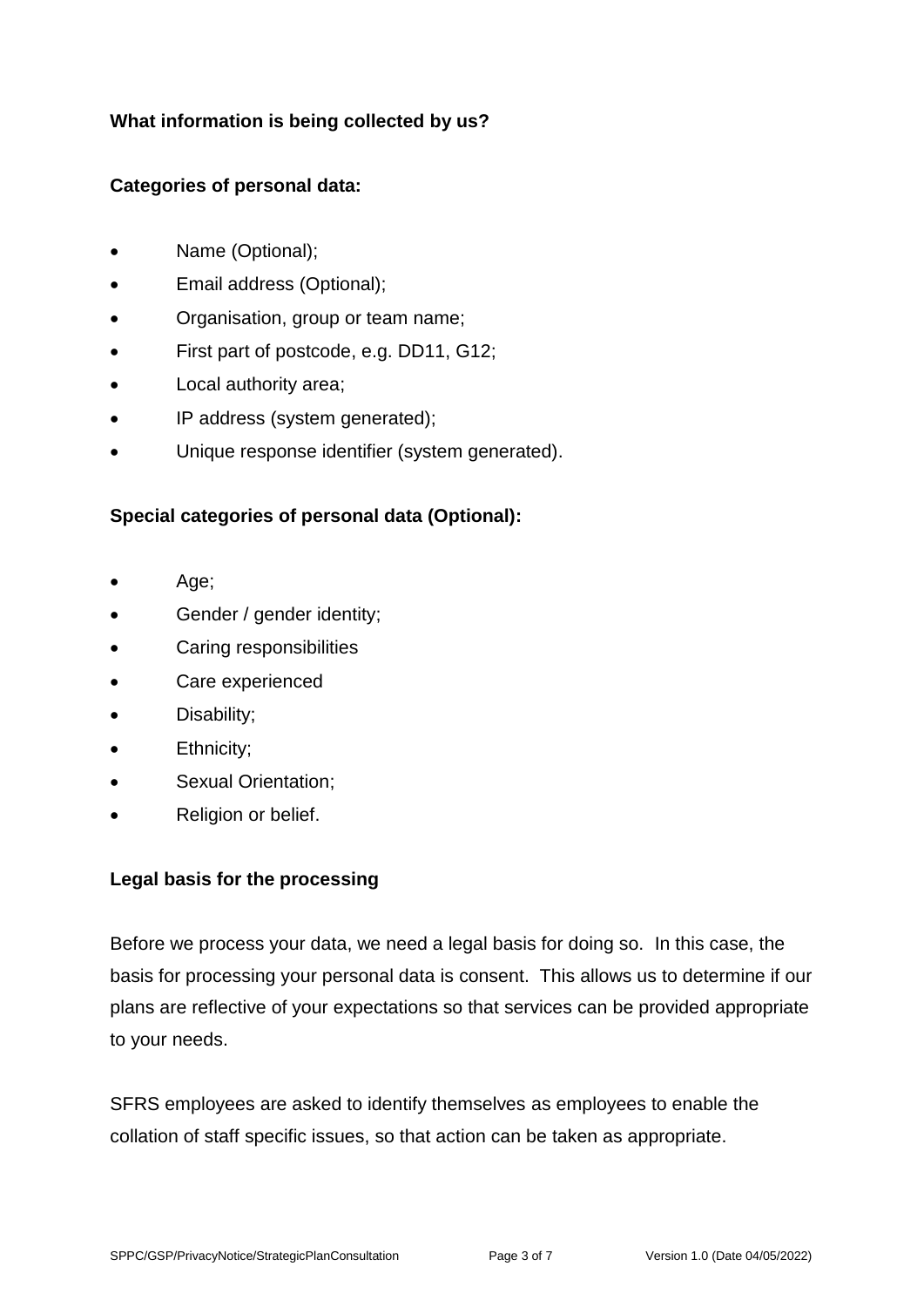The system collates IP address information. This is intended to assist us in identifying suspicious responses, such as in the case of automated submissions, duplicate submissions or where inappropriate content has been submitted.

Each participant who submits a response in Citizen Space is given a unique ID for that response. This ID is response specific, not user specific, meaning that every response is given an ID not each respondent. This is designed to track and find formal submissions.

Special categories of personal data are requested to determine if our consultation is fair and inclusive and there is a satisfactory level of engagement across protected characteristic groups. The provision of this information is optional. However, if it is provided, you are giving explicit consent for us to use this information.

This is covered under the Data Protection Laws below:

For Personal data:

• the data subject has given consent to the processing of his or her Personal Data for one or more specific purposes  $-$  Art. 6(1)(a)

For Special Category data:

the data subject has given explicit consent to the processing of those Personal Data for one or more specified purposes – Art. 9(2)(a)

# **How the information will be used and stored?**

Your response will provide us with insight of your views in relation to our draft Strategic Plan and the objectives we propose carrying out within the its term.

We encourage your participation and involvement in our decision-making processes and facilitate open dialogue which will strengthen the voice of communities, our partners and the public.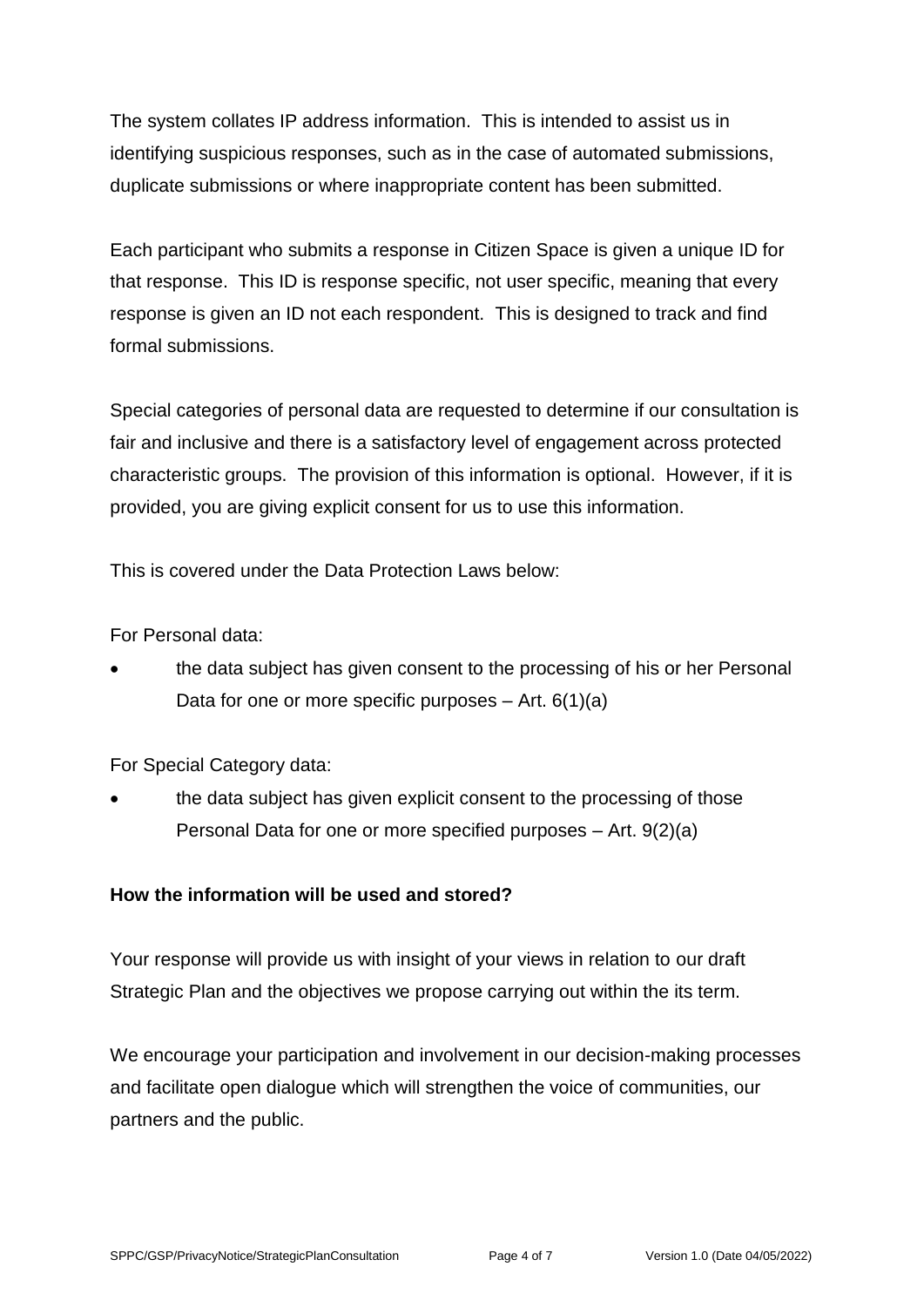Your information will be stored in Citizen Space and only designated staff from the Strategic Planning, Performance and Communications Directorate will be able to access the software. For further information in relation to Citizen Space, please view [here.](https://www.delib.net/citizen_space) For the Citizen Space Privacy Notice, view [here.](https://www.delib.net/legal/privacy_notice)

Any analytical work using your response data will be exported to an excel spreadsheet and saved to SharePoint that can only be accessed by designated members of the Strategic Planning, Information Governance and Performance Data Services.

Your personal data, such as name, email address, IP address and unique reference number, will not be saved, as this is not required for analytical purposes.

# **Who we share your information with?**

By commenting on this consultation, you are agreeing that your comments can be made public in a consultation report that may be published on our website.

We may use your comments within a press release or online (social media or website).

If you are responding as an individual, your responses will remain anonymous; consent may be sought from organisations to share their comments.

For the benefit of SFRS staff, further information about the anonymity of the survey and how information will be used will be included in various communications methods, including SFRS News articles and iHub articles.

Any reports submitted to SFRS management or published on our communication platforms will be entirely anonymous. This includes redacting any identifying personal information within free text responses.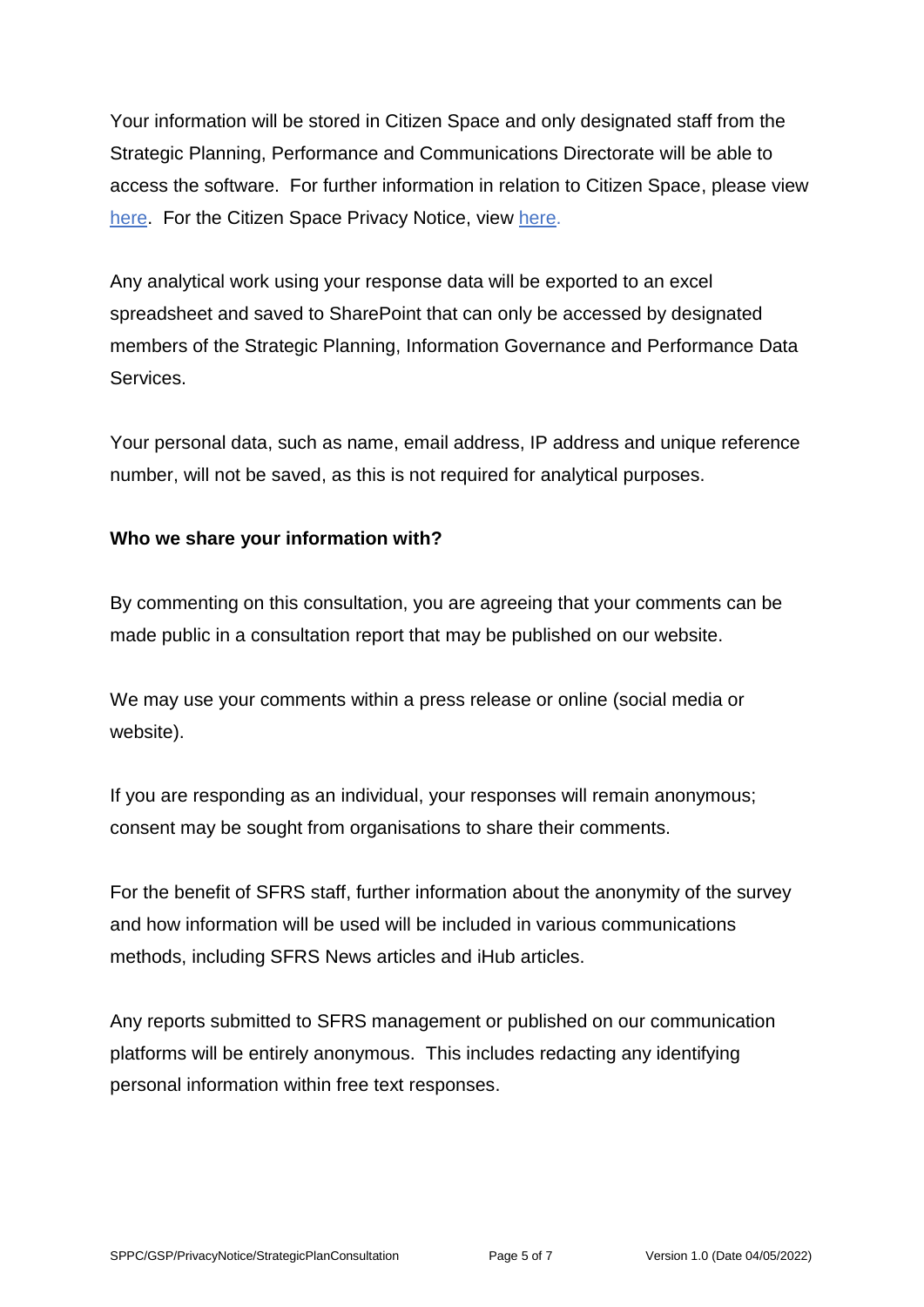#### **How long we hold your information for?**

The information will be collected over a period of nine weeks. It will then be processed for a further four weeks.

Any personal information provided by you will be destroyed within six months of the end of the consultation process. This will ensure we are not keeping any personal data longer than necessary.

#### **Automated decision-making?**

The information we have collected will not be used to make any automated decisions about you.

#### **Requesting access to your personal data and your rights**

Under data protection legislation, you have many rights regarding your personal data. You have the right to:

- be informed of how we will process it;
- request a copy of what we hold about you;
- have it deleted (where we do not have a legal requirement to retain it);
- have it rectified, restricted;
- object to us using it;
- data portability (in certain circumstances).

Where we are processing data based on your consent, you have the right to withdraw that consent by unsubscribing at any time.

To act on any of the above rights or if you have any concerns about how we are using your personal information, please contact the Information Governance Manager (contact details below).